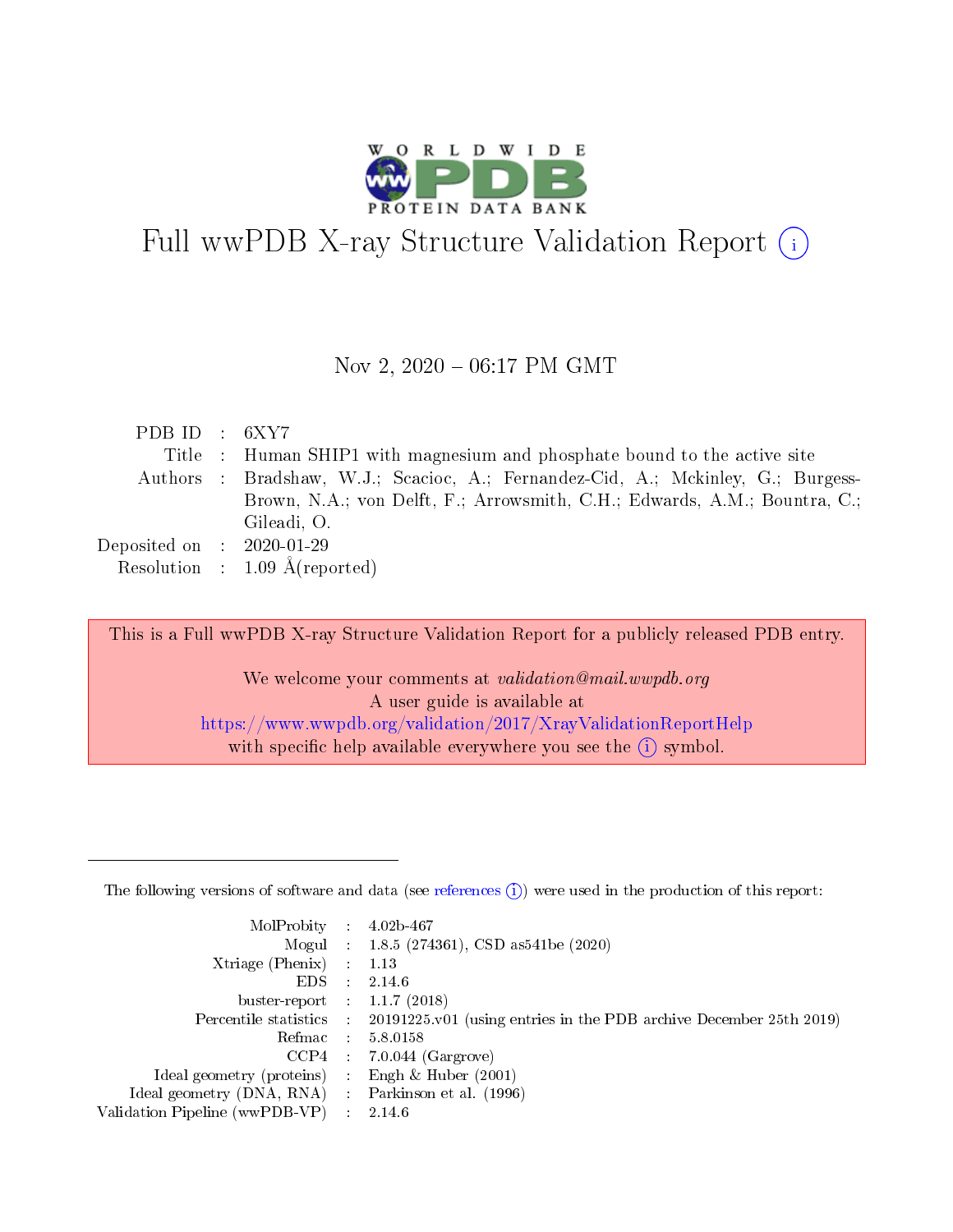# 1 [O](https://www.wwpdb.org/validation/2017/XrayValidationReportHelp#overall_quality)verall quality at a glance  $(i)$

The following experimental techniques were used to determine the structure: X-RAY DIFFRACTION

The reported resolution of this entry is 1.09 Å.

Percentile scores (ranging between 0-100) for global validation metrics of the entry are shown in the following graphic. The table shows the number of entries on which the scores are based.



| Metric                | Whole archive<br>$(\#\text{Entries})$ | Similar resolution<br>$(\#\text{Entries},\,\text{resolution}\,\,\text{range}(\textup{\AA}))$ |
|-----------------------|---------------------------------------|----------------------------------------------------------------------------------------------|
| $R_{free}$            | 130704                                | $1386(1.12-1.04)$                                                                            |
| Clashscore            | 141614                                | $1021(1.10-1.06)$                                                                            |
| Ramachandran outliers | 138981                                | $\overline{1381}$ $(1.12-1.04)$                                                              |
| Sidechain outliers    | 138945                                | $1379(1.12-1.04)$                                                                            |
| RSRZ outliers         | 127900                                | $1359(1.12-1.04)$                                                                            |

The table below summarises the geometric issues observed across the polymeric chains and their fit to the electron density. The red, orange, yellow and green segments on the lower bar indicate the fraction of residues that contain outliers for  $>=3, 2, 1$  and 0 types of geometric quality criteria respectively. A grey segment represents the fraction of residues that are not modelled. The numeric value for each fraction is indicated below the corresponding segment, with a dot representing fractions <=5% The upper red bar (where present) indicates the fraction of residues that have poor fit to the electron density. The numeric value is given above the bar.

| Mol | ${\bf Chain}$ | Length | Quality of chain |    |
|-----|---------------|--------|------------------|----|
|     |               |        | 6%               |    |
|     |               | 463    | 92%              | 7% |

The following table lists non-polymeric compounds, carbohydrate monomers and non-standard residues in protein, DNA, RNA chains that are outliers for geometric or electron-density-fit criteria:

|  |                                                                                       |  |  | Mol   Type   Chain   Res   Chirality   Geometry   Clashes   Electron density |
|--|---------------------------------------------------------------------------------------|--|--|------------------------------------------------------------------------------|
|  | $\begin{array}{ c c c c c c c c c } \hline 5 & PGE & AAA & 906[A] \hline \end{array}$ |  |  |                                                                              |

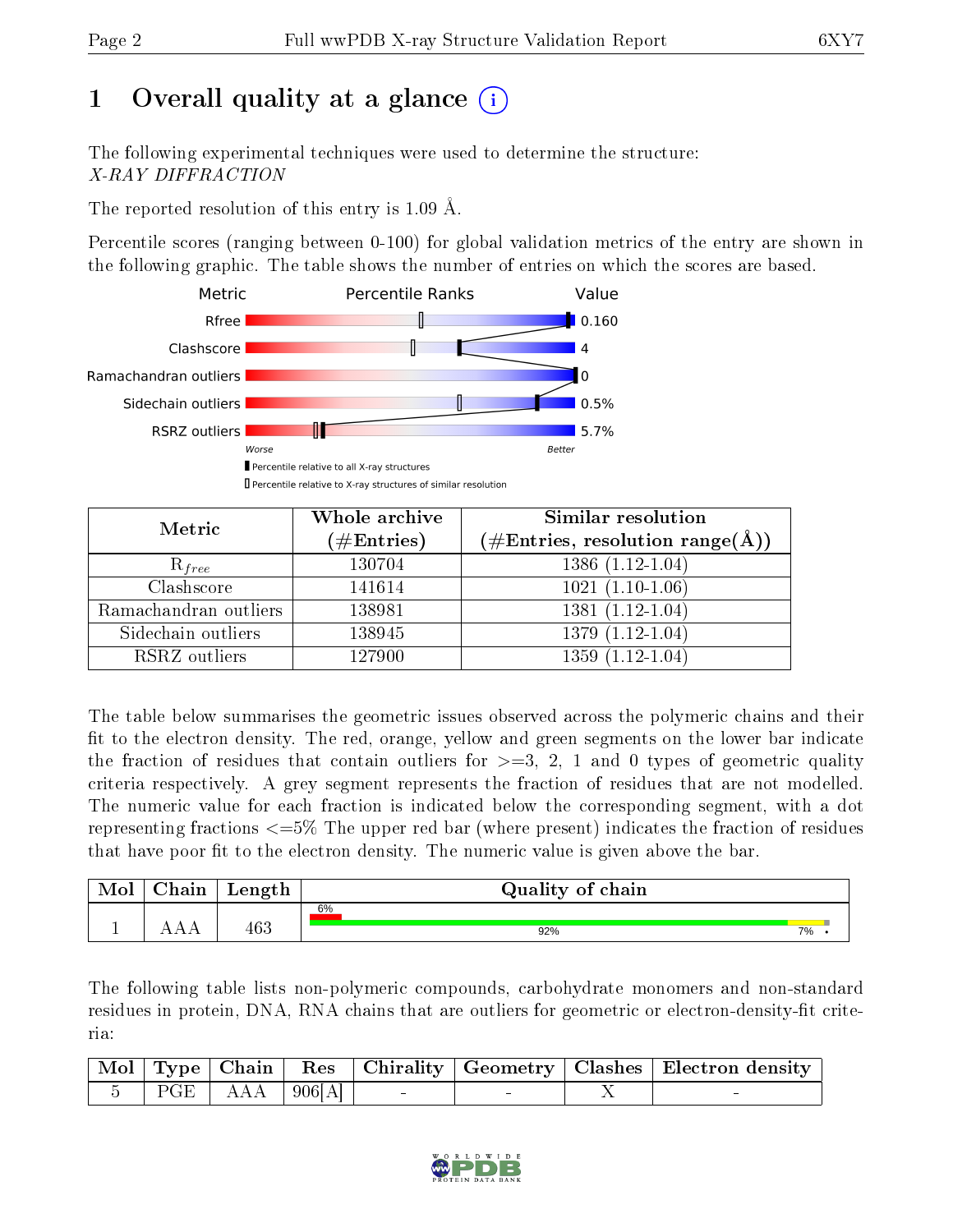# 2 Entry composition  $\left( \cdot \right)$

There are 6 unique types of molecules in this entry. The entry contains 4672 atoms, of which 0 are hydrogens and 0 are deuteriums.

In the tables below, the ZeroOcc column contains the number of atoms modelled with zero occupancy, the AltConf column contains the number of residues with at least one atom in alternate conformation and the Trace column contains the number of residues modelled with at most 2 atoms.

 $\bullet$  Molecule 1 is a protein called Phosphatidylinositol 3,4,5-trisphosphate 5-phosphatase 1.

| Mol | Chain   Residues | Atoms               |      |     |       | $\text{ZeroOcc}$   AltConf   Trace |  |  |
|-----|------------------|---------------------|------|-----|-------|------------------------------------|--|--|
|     | 460              | $\rm Total$<br>4153 | 2690 | 676 | - 767 | 20                                 |  |  |

There are 2 discrepancies between the modelled and reference sequences:

| Chain |     | Residue   Modelled   Actual |                                   | Comment                       | Reference |
|-------|-----|-----------------------------|-----------------------------------|-------------------------------|-----------|
| AAA   | 394 | SER.                        | <b>Contract Contract Contract</b> | expression tag   UNP $Q92835$ |           |
| AAA   | 395 | MET                         | $\sim$ $\sim$                     | expression tag   UNP $Q92835$ |           |

• Molecule 2 is MAGNESIUM ION (three-letter code: MG) (formula: Mg) (labeled as "Ligand of Interest" by author).

|     | $Mol$   Chain   Residues | Atoms       | ZeroOcc   AltConf |  |
|-----|--------------------------|-------------|-------------------|--|
| ААА |                          | Total<br>Μø |                   |  |

• Molecule 3 is PHOSPHATE ION (three-letter code: PO4) (formula:  $O_4P$ ) (labeled as "Ligand of Interest" by author).

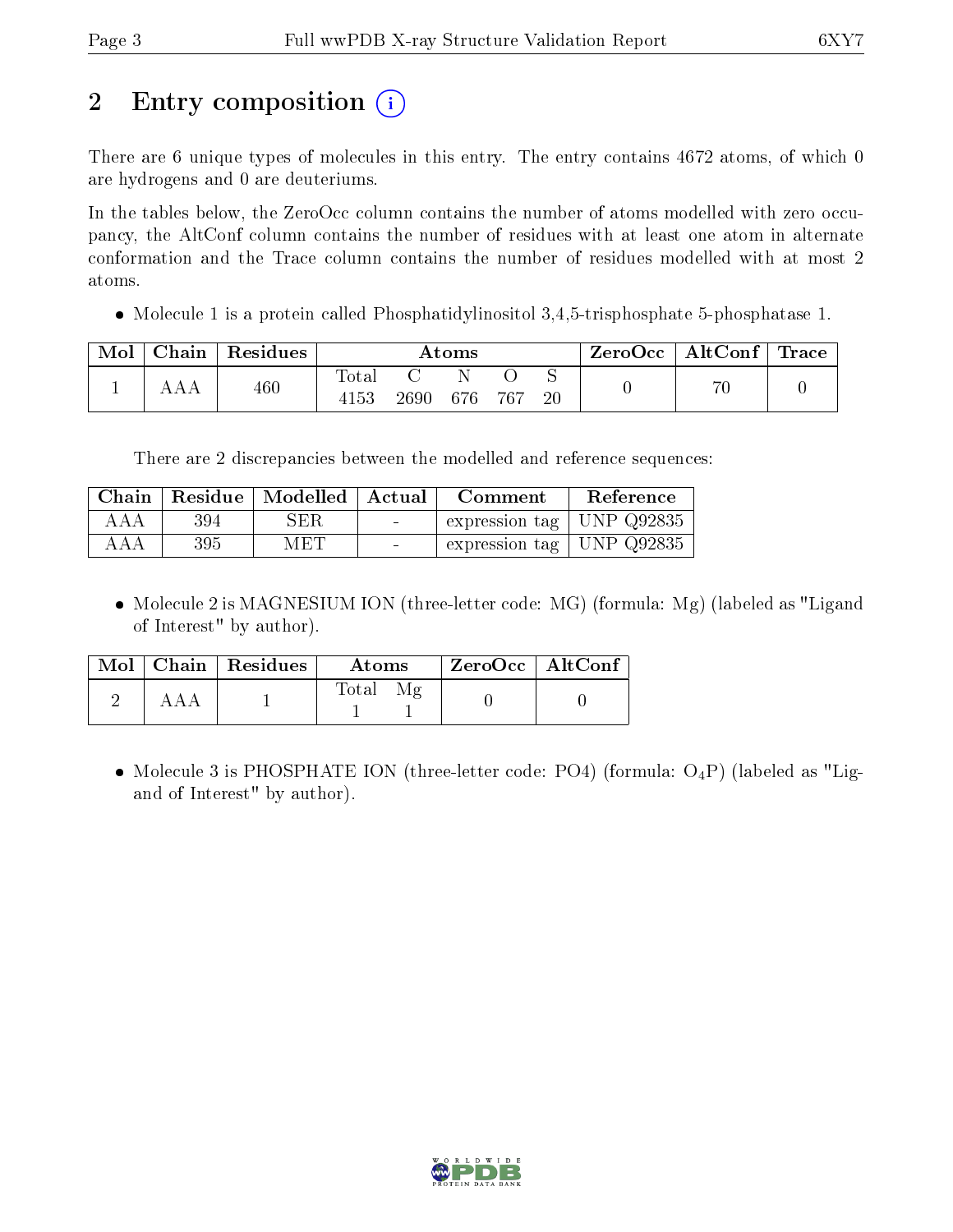

|  | $\text{Mol}$   Chain   Residues | Atoms |  |  | $ZeroOcc$   AltConf |  |
|--|---------------------------------|-------|--|--|---------------------|--|
|  |                                 | Total |  |  |                     |  |

• Molecule 4 is DIMETHYL SULFOXIDE (three-letter code: DMS) (formula:  $C_2H_6OS$ ).



|     | Mol   Chain   Residues | Atoms                             | $ZeroOcc \   \$ AltConf |
|-----|------------------------|-----------------------------------|-------------------------|
| AAA |                        | Total C O S<br>$4 \t 2 \t 1 \t 1$ |                         |
| AAA |                        | Total C O S<br>2 1 1              |                         |
|     |                        | Total C O S<br>$2^{\circ}$        |                         |

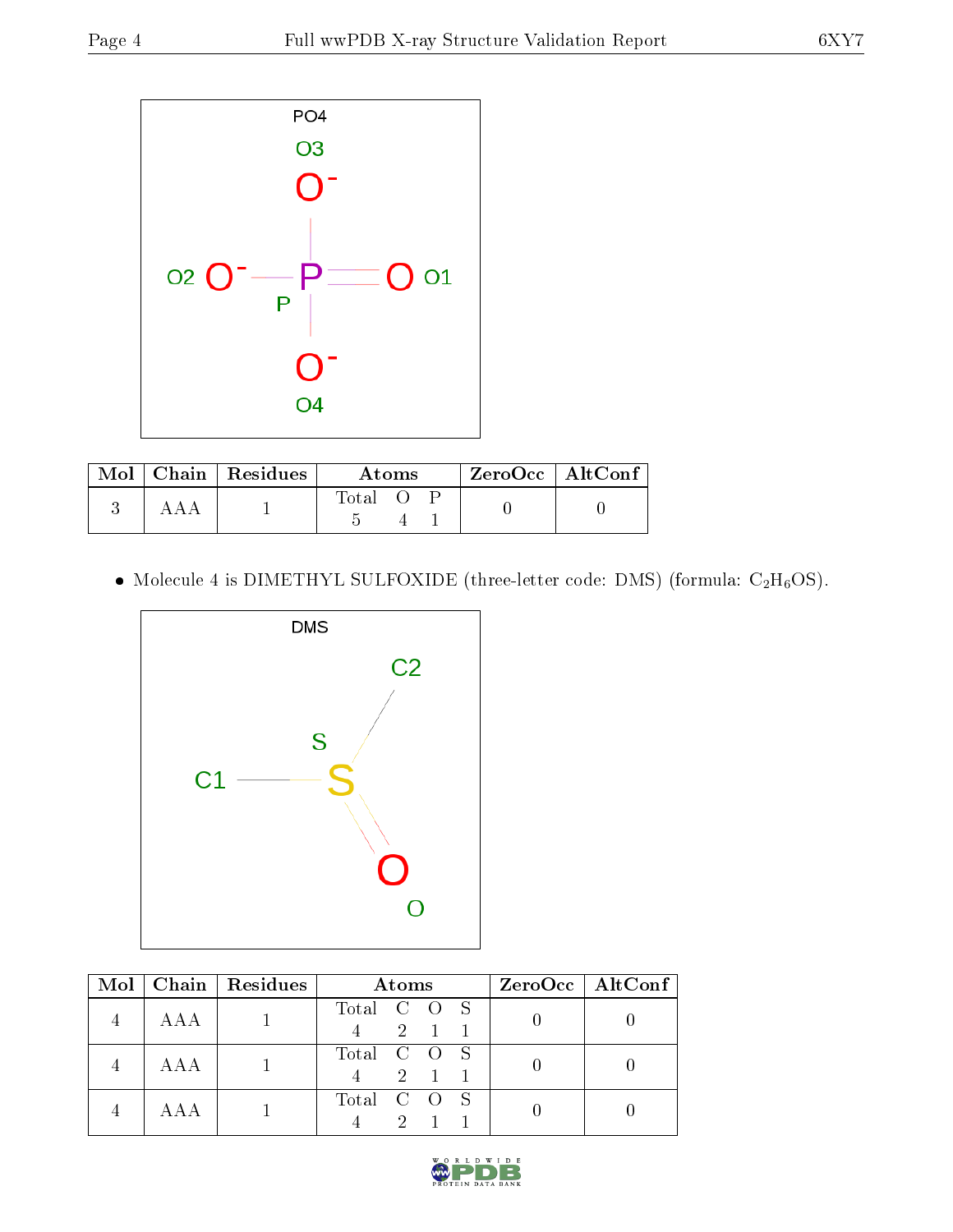$\bullet$  Molecule 5 is TRIETHYLENE GLYCOL (three-letter code: PGE) (formula:  $\mathrm{C}_6\mathrm{H}_{14}\mathrm{O}_4).$ 



|  | $\text{Mol}$   Chain   Residues | Atoms                  | $ZeroOcc \mid AltConf$ |
|--|---------------------------------|------------------------|------------------------|
|  |                                 | $\mathrm{Total}$ C $-$ |                        |

 $\bullet\,$  Molecule 6 is water.

|     | $\text{Mol}$   Chain   Residues | Atoms              | $ZeroOcc \mid AltConf \mid$ |  |
|-----|---------------------------------|--------------------|-----------------------------|--|
| ААА | 489                             | $\rm Total$<br>491 |                             |  |

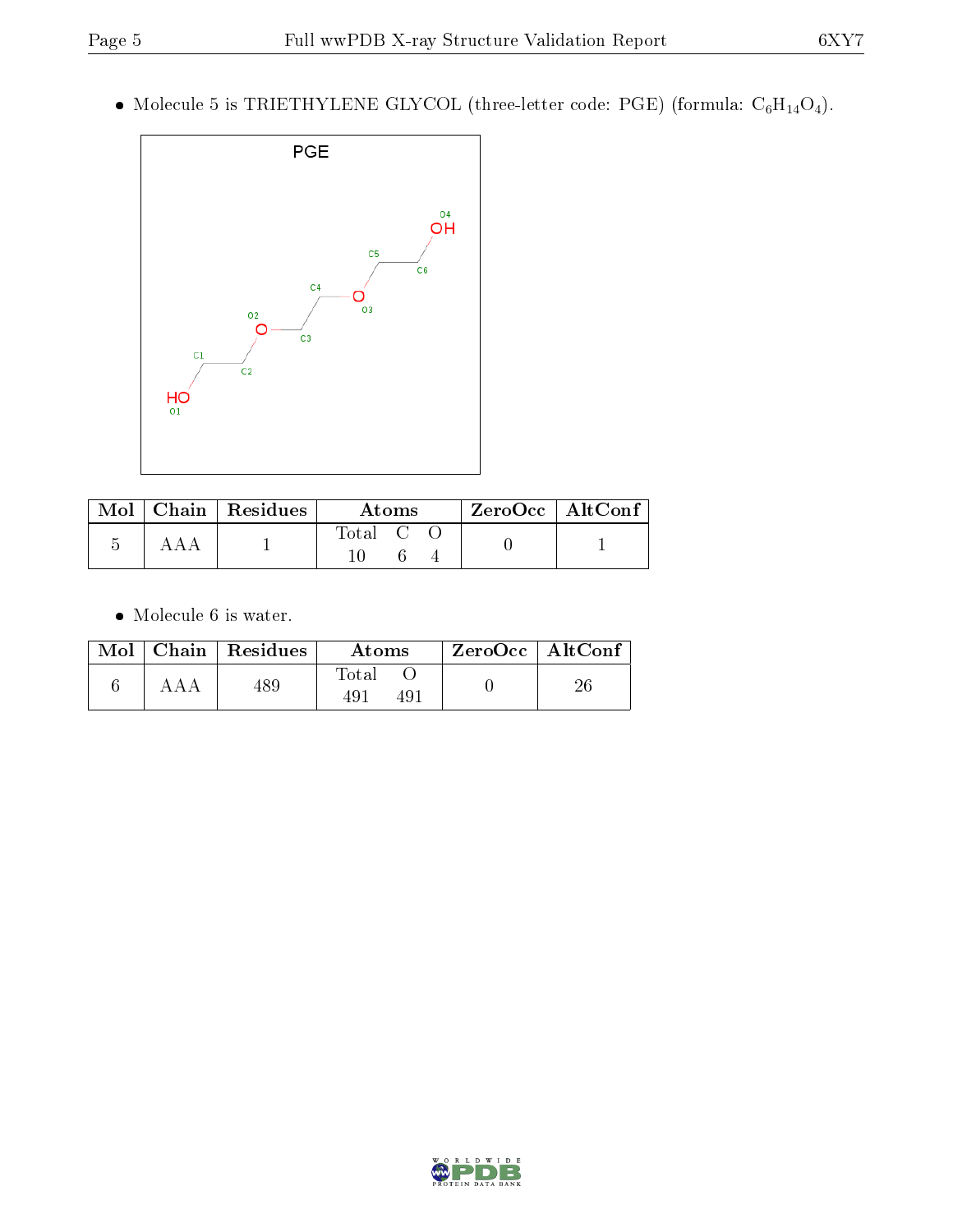# 3 Residue-property plots  $(i)$

These plots are drawn for all protein, RNA, DNA and oligosaccharide chains in the entry. The first graphic for a chain summarises the proportions of the various outlier classes displayed in the second graphic. The second graphic shows the sequence view annotated by issues in geometry and electron density. Residues are color-coded according to the number of geometric quality criteria for which they contain at least one outlier: green  $= 0$ , yellow  $= 1$ , orange  $= 2$  and red  $= 3$  or more. A red dot above a residue indicates a poor fit to the electron density ( $RSRZ > 2$ ). Stretches of 2 or more consecutive residues without any outlier are shown as a green connector. Residues present in the sample, but not in the model, are shown in grey.

• Molecule 1: Phosphatidylinositol 3,4,5-trisphosphate 5-phosphatase 1



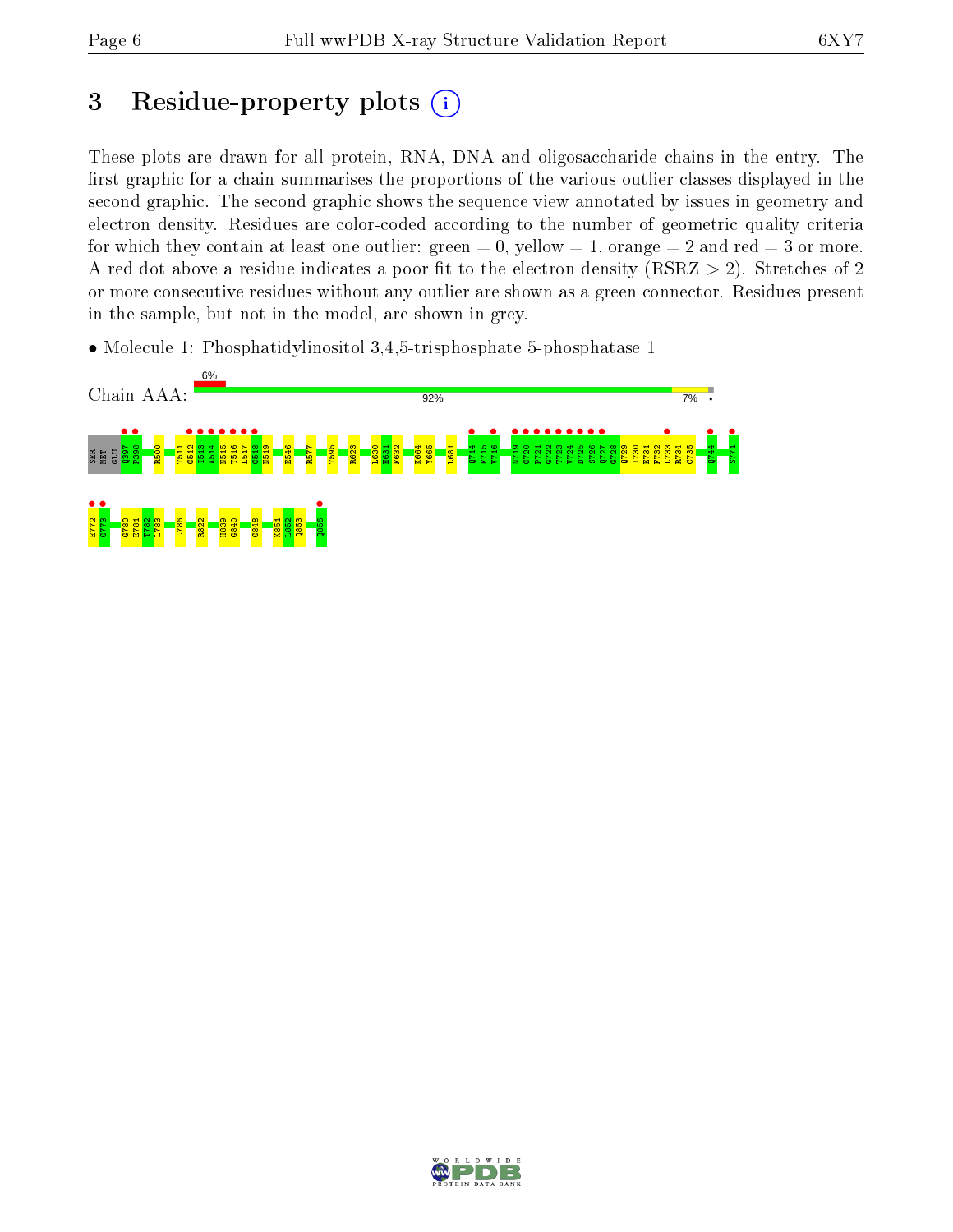# 4 Data and refinement statistics  $(i)$

| Property                                                   | Value                                           | Source            |
|------------------------------------------------------------|-------------------------------------------------|-------------------|
| Space group                                                | P 21 21 21                                      | Depositor         |
| Cell constants                                             | $79.09\AA$ 89.25Å<br>$62.50\rm\AA$              | Depositor         |
| a, b, c, $\alpha$ , $\beta$ , $\gamma$                     | $90.00^\circ$<br>$90.00^\circ$<br>$90.00^\circ$ |                   |
| Resolution $(A)$                                           | 59.19<br>1.09<br>$\frac{1}{2}$                  | Depositor         |
|                                                            | $59.19 - 1.09$                                  | <b>EDS</b>        |
| % Data completeness                                        | $85.9(59.19-1.09)$                              | Depositor         |
| (in resolution range)                                      | 85.9 (59.19-1.09)                               | <b>EDS</b>        |
| $R_{merge}$                                                | 0.15                                            | Depositor         |
| $\mathrm{R}_{sym}$                                         | (Not available)                                 | Depositor         |
| $\langle I/\sigma(I) \rangle^{-1}$                         | $1.37$ (at $1.09\text{\AA})$                    | Xtriage           |
| Refinement program                                         | REFMAC 5.8.0258                                 | Depositor         |
| $R, R_{free}$                                              | $0.136$ ,<br>0.159                              | Depositor         |
|                                                            | 0.137,<br>0.160                                 | $_{\mathrm{DCC}}$ |
| $R_{free}$ test set                                        | 1775 reflections $(1.11\%)$                     | wwPDB-VP          |
| Wilson B-factor $(\AA^2)$                                  | 9.8                                             | Xtriage           |
| Anisotropy                                                 | 0.041                                           | Xtriage           |
| Bulk solvent $k_{sol}$ (e/Å <sup>3</sup> ), $B_{sol}(A^2)$ | $0.34$ , $42.2$                                 | <b>EDS</b>        |
| L-test for twinning <sup>2</sup>                           | $< L >$ = 0.51, $< L^2 >$ = 0.34                | Xtriage           |
| Estimated twinning fraction                                | No twinning to report.                          | Xtriage           |
| $F_o, F_c$ correlation                                     | 0.97                                            | <b>EDS</b>        |
| Total number of atoms                                      | 4672                                            | wwPDB-VP          |
| Average B, all atoms $(A^2)$                               | 16.0                                            | wwPDB-VP          |

Xtriage's analysis on translational NCS is as follows: The largest off-origin peak in the Patterson function is  $5.62\%$  of the height of the origin peak. No significant pseudotranslation is detected.

<sup>&</sup>lt;sup>2</sup>Theoretical values of  $\langle |L| \rangle$ ,  $\langle L^2 \rangle$  for acentric reflections are 0.5, 0.333 respectively for untwinned datasets, and 0.375, 0.2 for perfectly twinned datasets.



<span id="page-6-1"></span><span id="page-6-0"></span><sup>1</sup> Intensities estimated from amplitudes.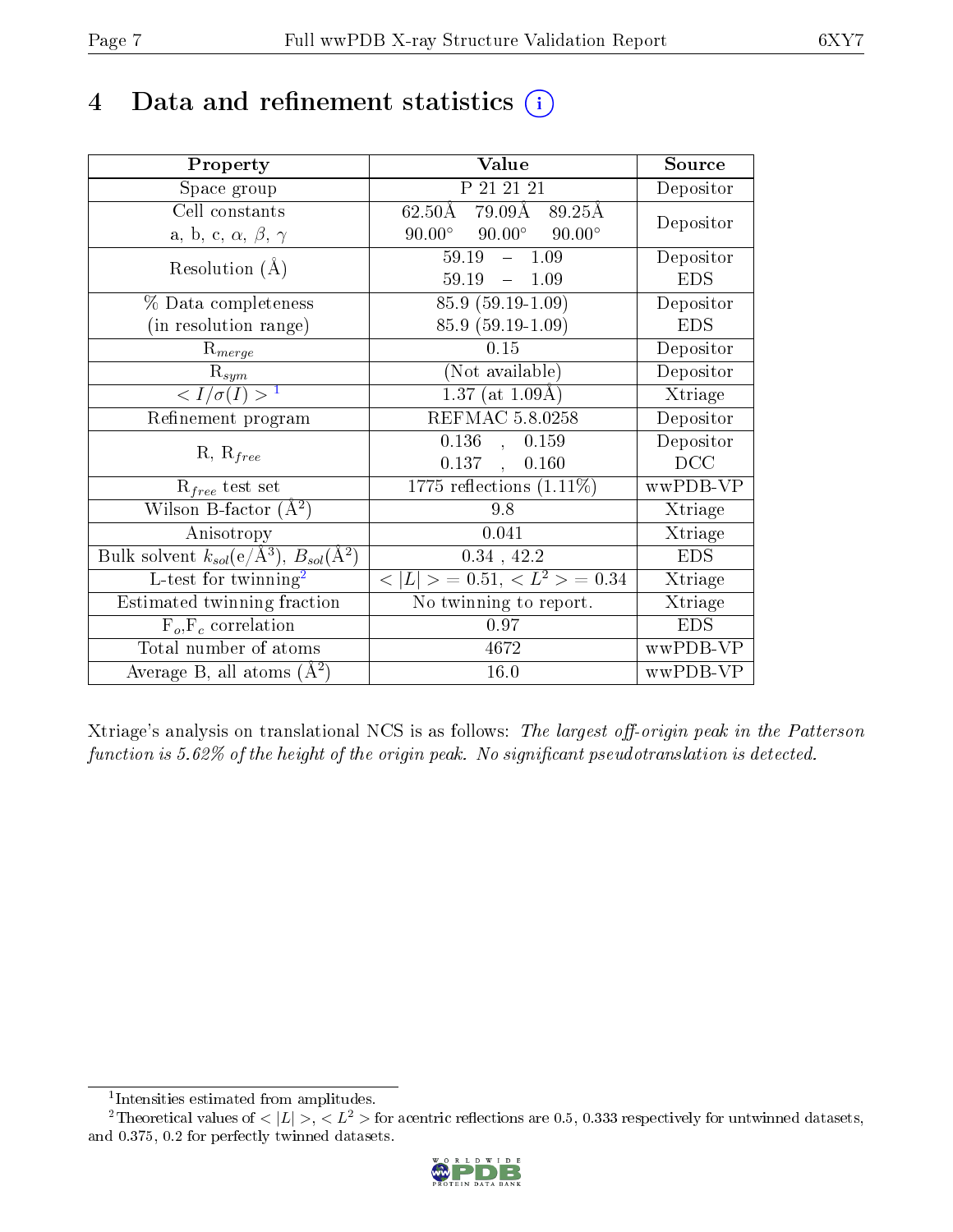# 5 Model quality  $(i)$

## 5.1 Standard geometry  $(i)$

Bond lengths and bond angles in the following residue types are not validated in this section: PO4, DMS, MG, PGE

The Z score for a bond length (or angle) is the number of standard deviations the observed value is removed from the expected value. A bond length (or angle) with  $|Z| > 5$  is considered an outlier worth inspection. RMSZ is the root-mean-square of all Z scores of the bond lengths (or angles).

|               |     |      | Bond lengths    |      | Bond angles     |
|---------------|-----|------|-----------------|------|-----------------|
| $Mol$   Chain |     | RMSZ | # $ Z  > 5$     | RMSZ | # $ Z  > 5$     |
|               | ААА | 0.67 | $2/4460(0.0\%)$ | 0.83 | $2/6019(0.0\%)$ |

All (2) bond length outliers are listed below:

|  |  |                                   |           | $\mid$ Mol $\mid$ Chain $\mid$ Res $\mid$ Type $\mid$ Atoms $\mid$ Z $\mid$ Observed(Å) $\mid$ Ideal(Å) $\mid$ |      |
|--|--|-----------------------------------|-----------|----------------------------------------------------------------------------------------------------------------|------|
|  |  | $AAA$   511   THR   C-O           | $1\,5.35$ | 1.33                                                                                                           | 1.23 |
|  |  | $AAA$   772   GLU   CD-OE2   5.01 |           | 1.31                                                                                                           | 1.25 |

All (2) bond angle outliers are listed below:

| $\text{Mol}$   Chain   Res   Type |     | Atoms                            | $\bullet$ Observed $(^\circ)$   Ideal $(^\circ)$ |        |
|-----------------------------------|-----|----------------------------------|--------------------------------------------------|--------|
| AAA                               |     | 577   ARG   NE-CZ-NH2   -5.47    | -117.57                                          | 120.30 |
| ΑAA                               | 500 | $\text{ARG}$   NE-CZ-NH2   -5.42 | 117.59                                           | 120.30 |

There are no chirality outliers.

There are no planarity outliers.

### $5.2$  Too-close contacts  $\overline{()}$

In the following table, the Non-H and H(model) columns list the number of non-hydrogen atoms and hydrogen atoms in the chain respectively. The H(added) column lists the number of hydrogen atoms added and optimized by MolProbity. The Clashes column lists the number of clashes within the asymmetric unit, whereas Symm-Clashes lists symmetry related clashes.

| Mol |      |  | Chain   Non-H   H(model)   H(added)   Clashes   Symm-Clashes |
|-----|------|--|--------------------------------------------------------------|
|     | 4153 |  |                                                              |
|     |      |  |                                                              |
|     |      |  |                                                              |
|     |      |  |                                                              |

Continued on next page...

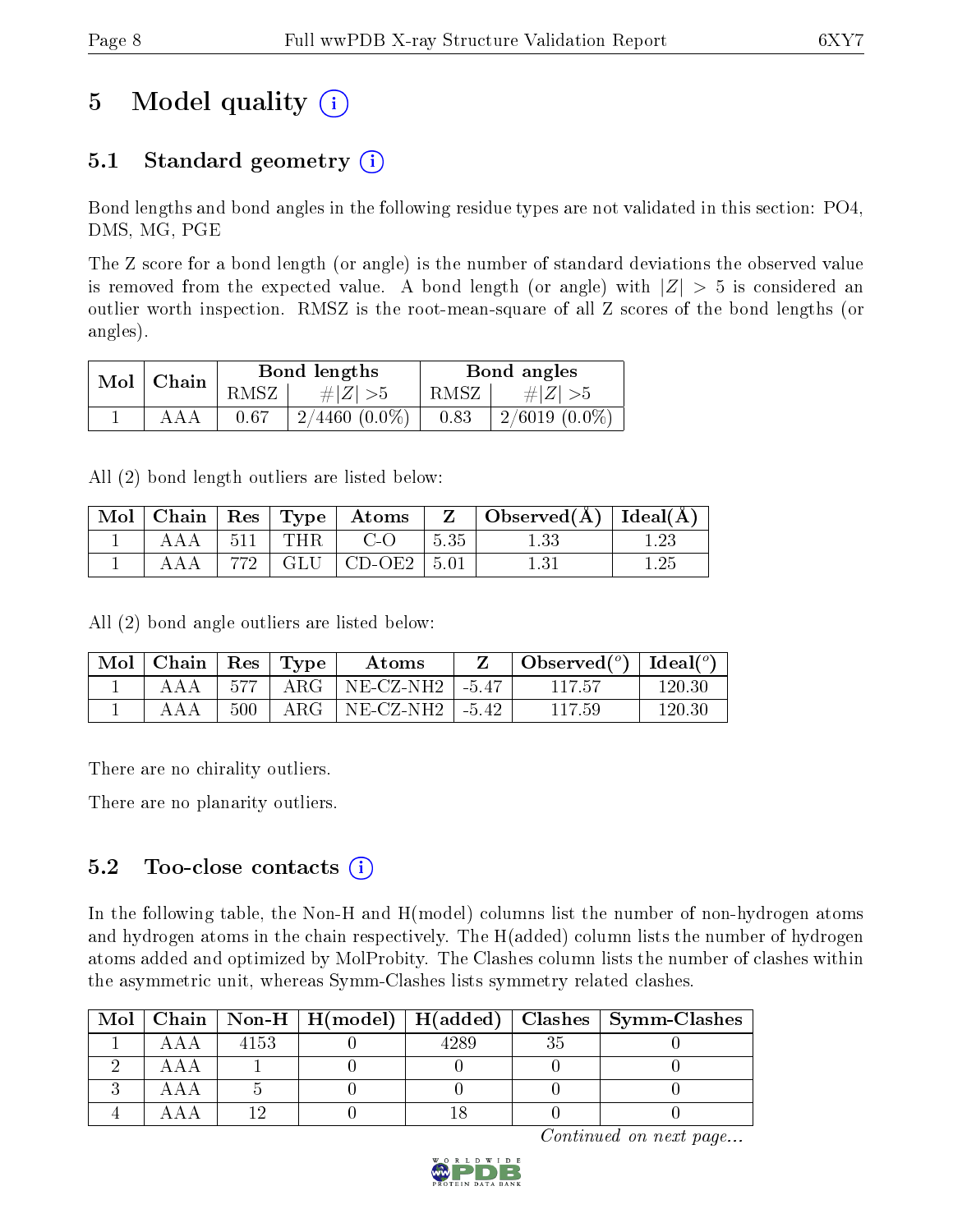|  | <u>oo issanad oo jigiisha jirooso doo jigaan</u> |  | Mol   Chain   Non-H   H(model)   H(added)   Clashes   Symm-Clashes |
|--|--------------------------------------------------|--|--------------------------------------------------------------------|
|  |                                                  |  |                                                                    |
|  |                                                  |  |                                                                    |
|  | 1679                                             |  |                                                                    |

Continued from previous page...

The all-atom clashscore is defined as the number of clashes found per 1000 atoms (including hydrogen atoms). The all-atom clashscore for this structure is 4.

All (35) close contacts within the same asymmetric unit are listed below, sorted by their clash magnitude.

| Atom-1                                                                                                                          | Atom-2               | Interatomic       | $\overline{\text{Clash}}$ |
|---------------------------------------------------------------------------------------------------------------------------------|----------------------|-------------------|---------------------------|
|                                                                                                                                 |                      | distance $(\AA)$  | overlap $(\AA)$           |
| 1:AAA:840:GLY:O                                                                                                                 | 5:AAA:906[A]:PGE:H42 | 1.32              | $\overline{1.22}$         |
| 1:AAA:822[B].ARG:HH21                                                                                                           | 1:AAA:822[B]:ARG:HG3 | $\overline{0.92}$ | $\overline{1.06}$         |
| 1:AAA:822[B]:ARG:HH21                                                                                                           | 1:AAA:822[B].ABC:CG  | 1.77              | 0.98                      |
| 1:AAA:822[B]:ARG:NH2                                                                                                            | 1:AAA:822[B]:ARG:HG3 | 1.74              | 0.92                      |
| 1:AAA:840:GLY:O                                                                                                                 | 5:AAA:906[A]:PGE:C4  | 2.19              | 0.88                      |
| 1:AAA:731[B]:GLU:OE1                                                                                                            | 6:AAA:1001:HOH:O     | 1.96              | 0.82                      |
| 1:AAA:630:LEU:O                                                                                                                 | 5:AAA:906[A]:PGE:H62 | 1.79              | 0.82                      |
| 1:AAA:851:LYS:HE3                                                                                                               | 6:AAA:1001:HOH:O     | 1.78              | 0.82                      |
| $1:\stackrel{\frown}{\textbf{A}}\stackrel{\frown}{\textbf{A}}\stackrel{\frown}{\textbf{A}}\stackrel{\frown}{\textbf{B}}$ :ARG:N | 1:AAA:780:GLY:O      | $\overline{2.20}$ | 0.74                      |
| 1:AAA:851:LYS:CE                                                                                                                | 6:AAA:1001:HOH:O     | 2.35              | 0.72                      |
| 1:AAA:623[B]:ARG:NE                                                                                                             | 6:AA:1151[B]:HOH:O   | 2.18              | 0.66                      |
| 1:AAA:630:LEU:O                                                                                                                 | 5:AAA:906[A]:PGE:C6  | 2.46              | 0.64                      |
| 1:AAA:733 B :LEU:HD12                                                                                                           | 1:AAA:733[B].LEU:C   | 2.19              | 0.64                      |
| 1:AAA:729:GLN:HG2                                                                                                               | 1:AAA:853[A]:GLN:HB3 | 1.82              | $\overline{0.60}$         |
| 1:AAA:822[B]:ARG:CG                                                                                                             | 1:AAA:822[B]:ARG:NH2 | 2.48              | 0.60                      |
| 1:AAA:512:GLY:HA3                                                                                                               | 1:AAA:517:LEU:HA     | 1.85              | 0.59                      |
| 1:AAA:632:PHE:HE1                                                                                                               | 5:AAA:906[A]:PGE:H6  | 1.68              | 0.59                      |
| 1:AAA:512:GLY:HA3                                                                                                               | 1:AAA:517:LEU:CA     | 2.36              | 0.56                      |
| 1:AAA:512:GLY:HA3                                                                                                               | 1:AAA:517:LEU:N      | 2.22              | 0.54                      |
| 1:AAA:630:LEU:HB2                                                                                                               | 5:AAA:906[A]:PGE:H3  | 1.93              | 0.49                      |
| 1:AAA:632:PHE:HE1                                                                                                               | 5:AAA:906[A]:PGE:C6  | 2.27              | 0.47                      |
| 1:AAA:681:LEU:HB3                                                                                                               | 1:AAA:822[B]:ARG:HD2 | 1.96              | 0.47                      |
| 1:AAA:630:LEU:H                                                                                                                 | 5:AAA:906[A]:PGE:C3  | 2.28              | 0.47                      |
| 1:AAA:733[B]:LEU:HD12                                                                                                           | 1:AAA:734[B]:ARG:CB  | 2.45              | 0.47                      |
| 1:AAA:595[B]:THR:HG21                                                                                                           | 1:AAA:665:TYR:CE2    | 2.50              | 0.47                      |
| $1:AAA:733[B]:LEU:H\overline{D12}$                                                                                              | 1:AAA:734[B]:ARG:HB2 | 1.96              | 0.47                      |
| 1:AAA:839:HIS:HB3                                                                                                               | 6:AAA:1319[B]:HOH:O  | 2.16              | 0.46                      |
| 1:AAA:734[B]:ARG:CZ                                                                                                             | 1:AA4:781:GLU:OE2    | 2.63              | 0.46                      |
| 1:AAA:732 B :PHE:O                                                                                                              | 1:AAA:783:LEU:HB2    | 2.17              | 0.45                      |
| 1:AAA:734[B]:ARG:CA                                                                                                             | 1:AAA:780:GLY:O      | 2.64              | 0.44                      |
| 1:AAA:512:GLY:HA3                                                                                                               | 1:AAA:516:THR:C      | 2.40              | 0.42                      |

Continued on next page...

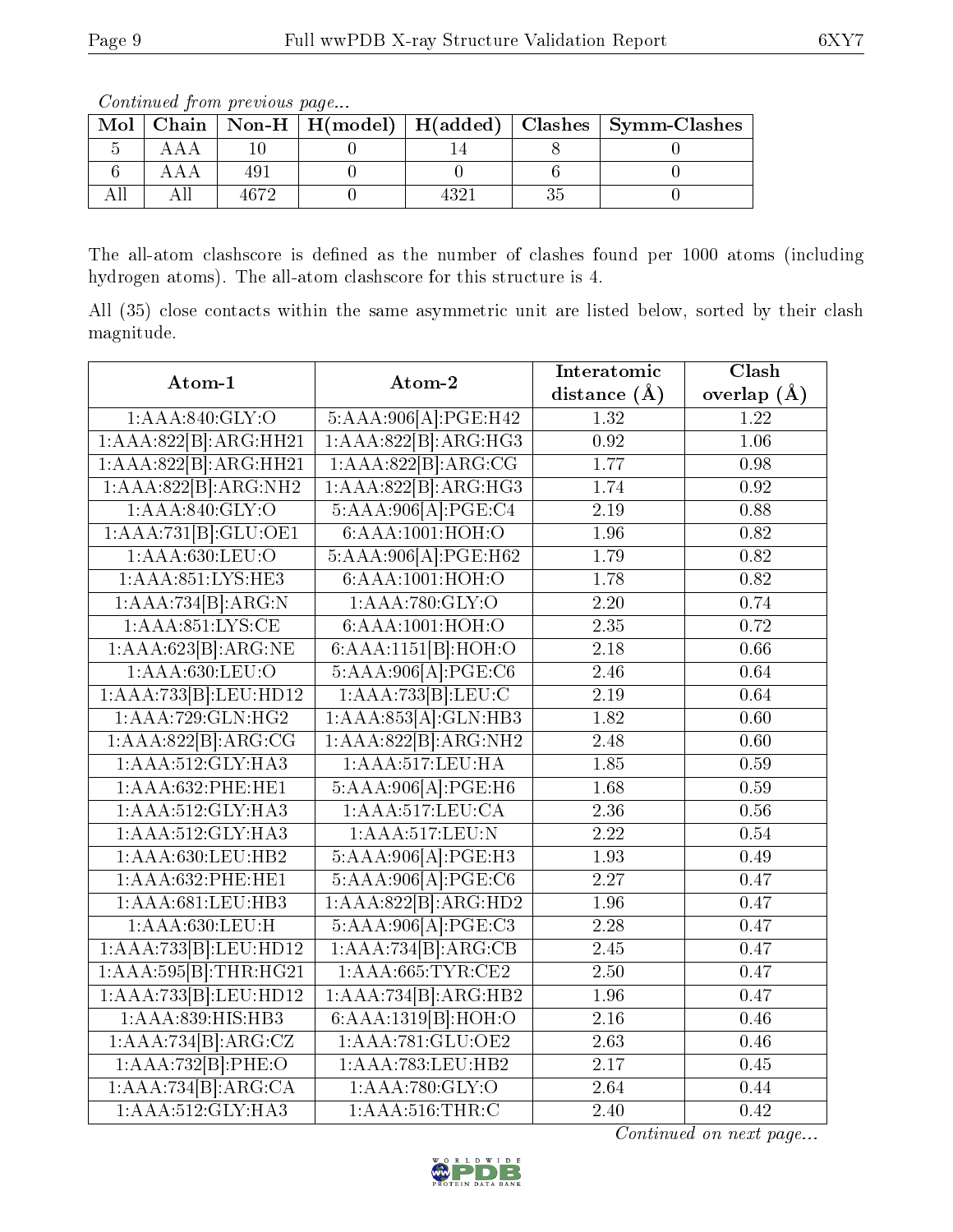| Atom-1               | Atom-2                           | Interatomic<br>distance $(\AA)$ | Clash<br>overlap $(\AA)$ |  |
|----------------------|----------------------------------|---------------------------------|--------------------------|--|
| 1:AA4:546[A]:GLU:CD  | 1:AAA:546[A]:GLU:H               | 2.23                            | 0.41                     |  |
| 1:AAA:735[A]:CYS:SG  | $1:AAA:\overline{848:GLY:HA3}$   | 2.60                            | 0.41                     |  |
| 1:AAA:664[B]:LYS:HE3 | $6:AAA:1401[B]:H\overline{OH:O}$ | 2.21                            | 0.40                     |  |
| 1:AAA:730:ILE:HB     | 1:AAA:786:LEU:HB2                | 2.03                            | 0.40                     |  |

Continued from previous page...

There are no symmetry-related clashes.

### 5.3 Torsion angles  $(i)$

#### 5.3.1 Protein backbone  $(i)$

In the following table, the Percentiles column shows the percent Ramachandran outliers of the chain as a percentile score with respect to all X-ray entries followed by that with respect to entries of similar resolution.

The Analysed column shows the number of residues for which the backbone conformation was analysed, and the total number of residues.

| $\vert$ Mol $\vert$ Chain $\vert$ | $\boldsymbol{\mathrm{Analysed}}$           | Favoured   Allowed   Outliers   Percentiles |  |                                                                                                   |  |
|-----------------------------------|--------------------------------------------|---------------------------------------------|--|---------------------------------------------------------------------------------------------------|--|
|                                   | AAA   535/463 (116%)   525 (98%)   10 (2%) |                                             |  | $\begin{array}{ c c c c }\n\hline\n\end{array}$ 100 $\begin{array}{ c c c }\n\hline\n\end{array}$ |  |

There are no Ramachandran outliers to report.

#### 5.3.2 Protein sidechains  $(i)$

In the following table, the Percentiles column shows the percent sidechain outliers of the chain as a percentile score with respect to all X-ray entries followed by that with respect to entries of similar resolution.

The Analysed column shows the number of residues for which the sidechain conformation was analysed, and the total number of residues.

| $\mid$ Mol $\mid$ Chain | Analysed                                  |          | Rotameric   Outliers   Percentiles |  |  |
|-------------------------|-------------------------------------------|----------|------------------------------------|--|--|
| AAA                     | $\mid$ 491/417 (118\%) $\mid$ 489 (100\%) | $2(0\%)$ | $\boxed{91}$ 74                    |  |  |

All (2) residues with a non-rotameric sidechain are listed below:

| Mol | Chain | Res | Type    |
|-----|-------|-----|---------|
|     | ААА   | 515 | $-4.5N$ |
|     | ΔДД   | 519 |         |

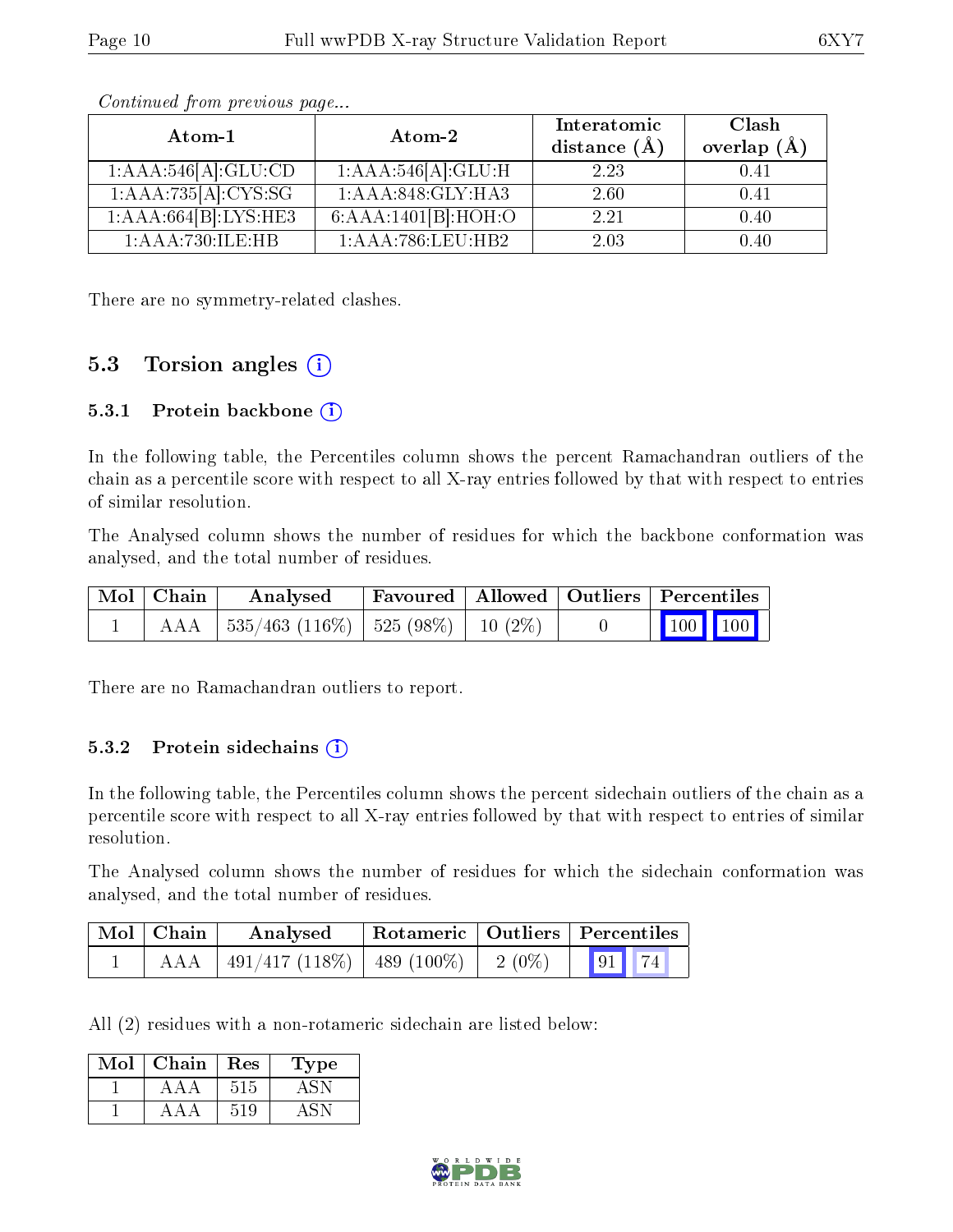Some sidechains can be flipped to improve hydrogen bonding and reduce clashes. There are no such sidechains identified.

#### 5.3.3 RNA  $(i)$

There are no RNA molecules in this entry.

### 5.4 Non-standard residues in protein, DNA, RNA chains  $(i)$

There are no non-standard protein/DNA/RNA residues in this entry.

#### 5.5 Carbohydrates  $(i)$

There are no monosaccharides in this entry.

### 5.6 Ligand geometry  $(i)$

Of 6 ligands modelled in this entry, 1 is monoatomic - leaving 5 for Mogul analysis.

In the following table, the Counts columns list the number of bonds (or angles) for which Mogul statistics could be retrieved, the number of bonds (or angles) that are observed in the model and the number of bonds (or angles) that are dened in the Chemical Component Dictionary. The Link column lists molecule types, if any, to which the group is linked. The Z score for a bond length (or angle) is the number of standard deviations the observed value is removed from the expected value. A bond length (or angle) with  $|Z| > 2$  is considered an outlier worth inspection. RMSZ is the root-mean-square of all Z scores of the bond lengths (or angles).

|   | Mol<br>Res<br>Chain<br>Type |            | Link   | Bond lengths                 |        |      | Bond angles    |        |      |             |
|---|-----------------------------|------------|--------|------------------------------|--------|------|----------------|--------|------|-------------|
|   |                             |            |        |                              | Counts | RMSZ | # $ Z  > 2$    | Counts | RMSZ | # $ Z  > 2$ |
| 5 | PGE                         | AAA        | 906[A] | $\qquad \qquad \blacksquare$ | 9.9.9  | 0.47 | U              | 8,8,8  | 0.75 |             |
| 4 | DMS                         | AAA        | 905    | $\overline{\phantom{0}}$     | 3,3,3  | 0.08 |                | 3,3,3  | 0.18 |             |
| 4 | DMS                         | AAA        | 904    | $\overline{\phantom{0}}$     | 3.3.3  | 0.14 | $\theta$       | 3,3,3  | 0.37 |             |
| 3 | PO <sub>4</sub>             | <b>AAA</b> | 902    | $\overline{2}$               | 4,4,4  | 1.95 | 1(25%)         | 6.6.6  | 1.41 |             |
| 4 | DMS                         | AAA        | 903    | $\overline{\phantom{0}}$     | 3,3,3  | 0.26 | $\overline{0}$ | 3,3,3  | 0.34 |             |

In the following table, the Chirals column lists the number of chiral outliers, the number of chiral centers analysed, the number of these observed in the model and the number defined in the Chemical Component Dictionary. Similar counts are reported in the Torsion and Rings columns. '-' means no outliers of that kind were identified.

|  |                                                  |  |                                   | Mol Type Chain Res Link Chirals Torsions Rings |                          |
|--|--------------------------------------------------|--|-----------------------------------|------------------------------------------------|--------------------------|
|  | $\vert$ PGE $\vert$ AAA $\vert$ 906[A] $\vert$ - |  | <b>Contract Contract Contract</b> | $6/7/7/7$ .                                    | <b>Contract Contract</b> |

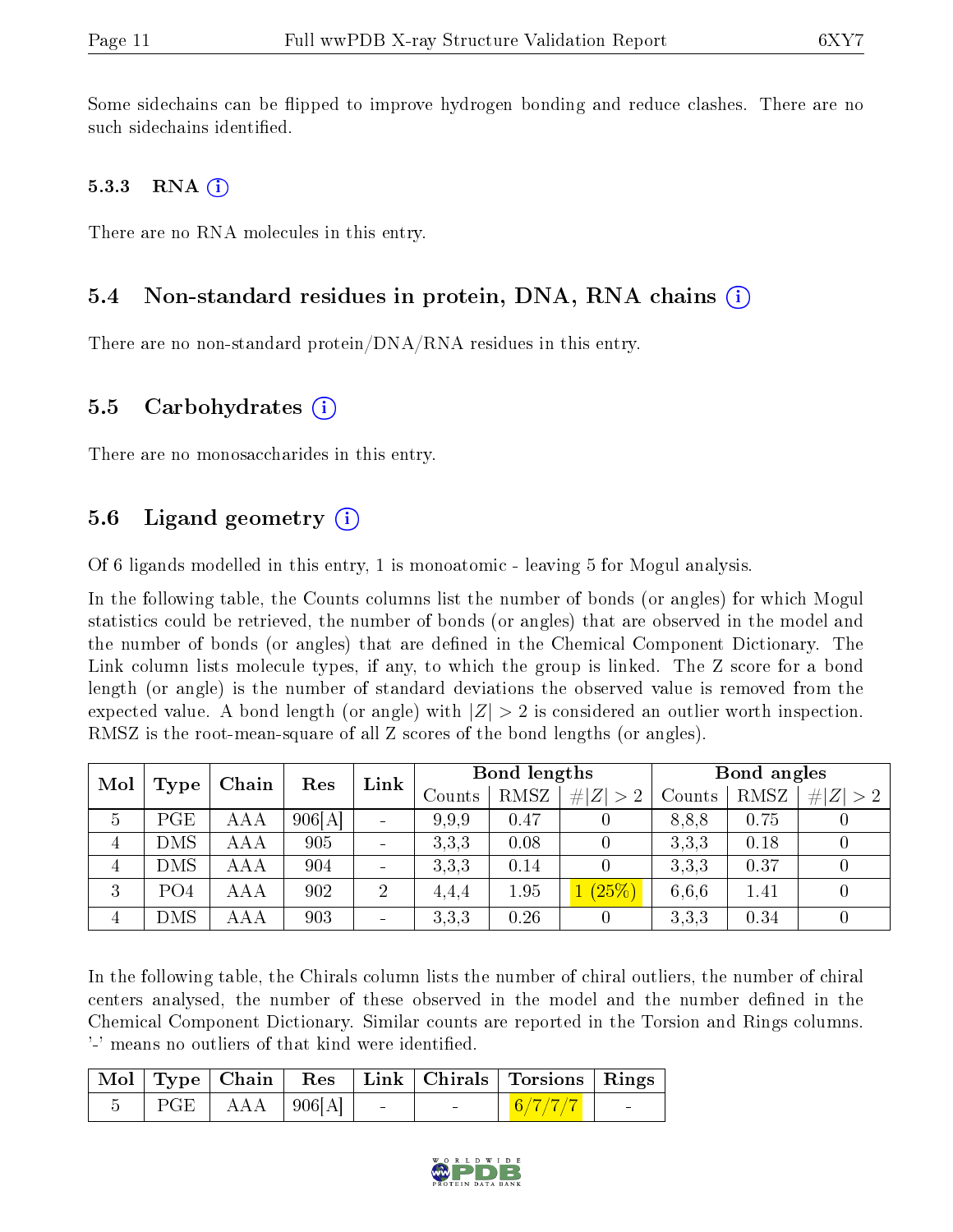All (1) bond length outliers are listed below:

|  |  |                                 | $\mid$ Mol $\mid$ Chain $\mid$ Res $\mid$ Type $\mid$ Atoms $\mid$ Z $\mid$ Observed(Å) $\mid$ Ideal(Å) $\mid$ |  |
|--|--|---------------------------------|----------------------------------------------------------------------------------------------------------------|--|
|  |  | $AAA$   902   PO4   P-O1   3.69 | 1.59                                                                                                           |  |

There are no bond angle outliers.

There are no chirality outliers.

All (6) torsion outliers are listed below:

| Mol            | Chain      | Res                      | Type       | Atoms                     |
|----------------|------------|--------------------------|------------|---------------------------|
| $-5$           | AAA        | 906[A]                   | PGE        | O1-C1-C2-O2               |
| $-5$           | AAA        | 906[A]                   | PGE        | $\overline{C4-C3}$ -O2-C2 |
| $-5$           | AAA        | 906[A]                   | PGE        | O2-C3-C4-O3               |
| 5              | <b>AAA</b> | 906[A]                   | PGE        | O3-C5-C6-O4               |
| 5              | AAA        | 906[A]                   | PGE        | $\overline{C1-C2}$ -O2-C3 |
| 5 <sup>5</sup> | A A A      | $906[\overline{\rm Al}]$ | <b>PGE</b> | C3-C4-O3-C5               |

There are no ring outliers.

1 monomer is involved in 8 short contacts:

|  |               |  | Mol   Chain   Res   Type   Clashes   Symm-Clashes |
|--|---------------|--|---------------------------------------------------|
|  | $\log[A]$ PGE |  |                                                   |

The following is a two-dimensional graphical depiction of Mogul quality analysis of bond lengths, bond angles, torsion angles, and ring geometry for all instances of the Ligand of Interest. In addition, ligands with molecular weight > 250 and outliers as shown on the validation Tables will also be included. For torsion angles, if less then 5% of the Mogul distribution of torsion angles is within 10 degrees of the torsion angle in question, then that torsion angle is considered an outlier. Any bond that is central to one or more torsion angles identified as an outlier by Mogul will be highlighted in the graph. For rings, the root-mean-square deviation (RMSD) between the ring in question and similar rings identified by Mogul is calculated over all ring torsion angles. If the average RMSD is greater than 60 degrees and the minimal RMSD between the ring in question and any Mogul-identified rings is also greater than 60 degrees, then that ring is considered an outlier. The outliers are highlighted in purple. The color gray indicates Mogul did not find sufficient equivalents in the CSD to analyse the geometry.

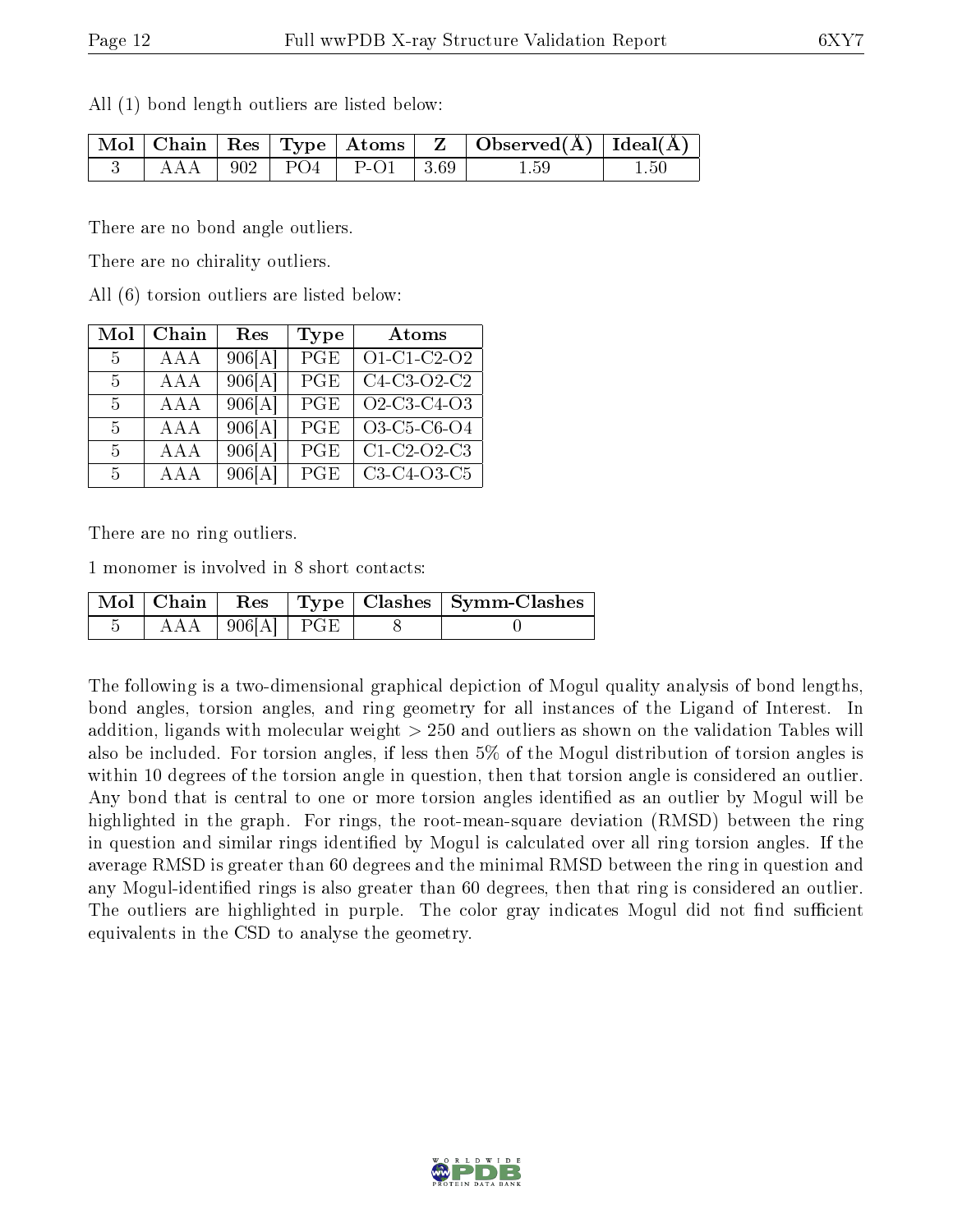

## 5.7 [O](https://www.wwpdb.org/validation/2017/XrayValidationReportHelp#nonstandard_residues_and_ligands)ther polymers (i)

There are no such residues in this entry.

## 5.8 Polymer linkage issues (i)

There are no chain breaks in this entry.

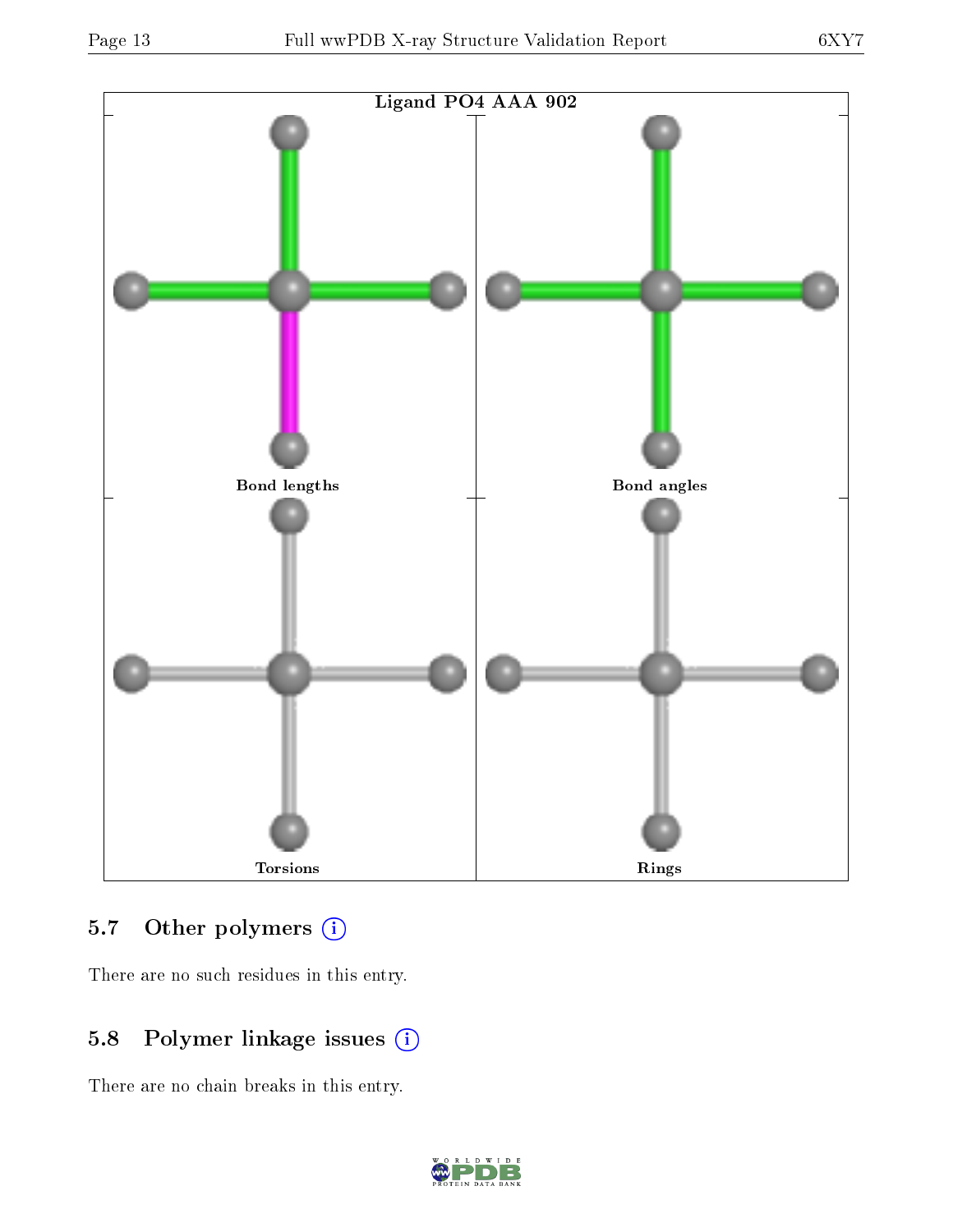## 6 Fit of model and data  $(i)$

## 6.1 Protein, DNA and RNA chains  $(i)$

In the following table, the column labelled  $#RSRZ> 2'$  contains the number (and percentage) of RSRZ outliers, followed by percent RSRZ outliers for the chain as percentile scores relative to all X-ray entries and entries of similar resolution. The OWAB column contains the minimum, median,  $95<sup>th</sup>$  percentile and maximum values of the occupancy-weighted average B-factor per residue. The column labelled ' $Q< 0.9$ ' lists the number of (and percentage) of residues with an average occupancy less than 0.9.

| $\vert$ Mol $\vert$ Chain | Analysed      | $  <$ RSRZ $>$ | $\#\text{RSRZ}{>}2$            | $\mid$ OWAB(Å <sup>2</sup> ) $\mid$ Q<0.9 |  |
|---------------------------|---------------|----------------|--------------------------------|-------------------------------------------|--|
| AAA +                     | 460/463 (99%) | 0.08           | $26(5\%)$ 23 21 6, 12, 32, 101 |                                           |  |

All (26) RSRZ outliers are listed below:

| Mol            | Chain                                              | Res              | Type                    | <b>RSRZ</b>       |
|----------------|----------------------------------------------------|------------------|-------------------------|-------------------|
| $\overline{1}$ | $\overline{\rm A}\overline{\rm A}\overline{\rm A}$ | 515              | <b>ASN</b>              | 11.3              |
| $\mathbf{1}$   | AAA                                                | 516              | <b>THR</b>              | 11.2              |
| $\mathbf{1}$   | $\overline{AAA}$                                   | 513              | ILE                     | $10.\overline{2}$ |
| $\overline{1}$ | AAA                                                | 514              | <b>ALA</b>              | 7.7               |
| $\overline{1}$ | $\overline{\text{AAA}}$                            | 724              | $\rm \sqrt{AL}$         | $\overline{7.2}$  |
| $\overline{1}$ | AAA                                                | 723              | $\overline{\text{THR}}$ | 6.0               |
| $\overline{1}$ | $\overline{AAA}$                                   | $\overline{771}$ | $\overline{\text{SER}}$ | 5.8               |
| $\overline{1}$ | AAA                                                | 722              | $\overline{\text{GLY}}$ | $5.6\,$           |
| $\overline{1}$ | AAA                                                | 721              | PRO                     | 5.6               |
| $\mathbf{1}$   | $\overline{AAA}$                                   | 517              | <b>LEU</b>              | $5.\overline{5}$  |
| $\overline{1}$ | $\overline{AAA}$                                   | 512              | $\overline{\text{GLY}}$ | 4.9               |
| $\overline{1}$ | $\overline{\text{AAA}}$                            | $\overline{518}$ | $\overline{\text{GLY}}$ | 4.9               |
| $\overline{1}$ | AAA                                                | 397              | $\overline{\text{GLN}}$ | 4.6               |
| $\overline{1}$ | $\overline{AAA}$                                   | 719              | <b>ASN</b>              | 4.2               |
| $\overline{1}$ | $\overline{\text{AAA}}$                            | 720              | $\overline{\text{GLY}}$ | $\overline{3.5}$  |
| $\overline{1}$ | AAA                                                | 856              | <b>GLN</b>              | 3.2               |
| $\overline{1}$ | $\overline{\text{AAA}}$                            | 744[A]           | $\overline{\text{GLN}}$ | $\overline{3.1}$  |
| $\mathbf{1}$   | $\overline{\text{AAA}}$                            | 726              | <b>SER</b>              | 3.1               |
| $\overline{1}$ | AAA                                                | 725              | <b>ASP</b>              | 3.0               |
| $\overline{1}$ | $\overline{\rm AAA}$                               | 773              | $\overline{\text{GLY}}$ | 2.9               |
| $\overline{1}$ | $\overline{AAA}$                                   | 716              | $\overline{\text{VAL}}$ | $2.6\,$           |
| $\overline{1}$ | $\overline{AAA}$                                   | 714[A]           | $\overline{\text{GLN}}$ | $\overline{2.5}$  |
| $\overline{1}$ | AAA                                                | 727              | <b>GLN</b>              | $2.5\,$           |
| $\overline{1}$ | $\overline{\rm AAA}$                               | 398              | $\overline{\text{PRO}}$ | $\overline{2.3}$  |
| $\overline{1}$ | $\overline{AAA}$                                   | 733[A]           | LEU                     | 2.3               |
| $\mathbf{1}$   | AAA                                                | 772              | $\overline{{\rm GLU}}$  | 2.1               |

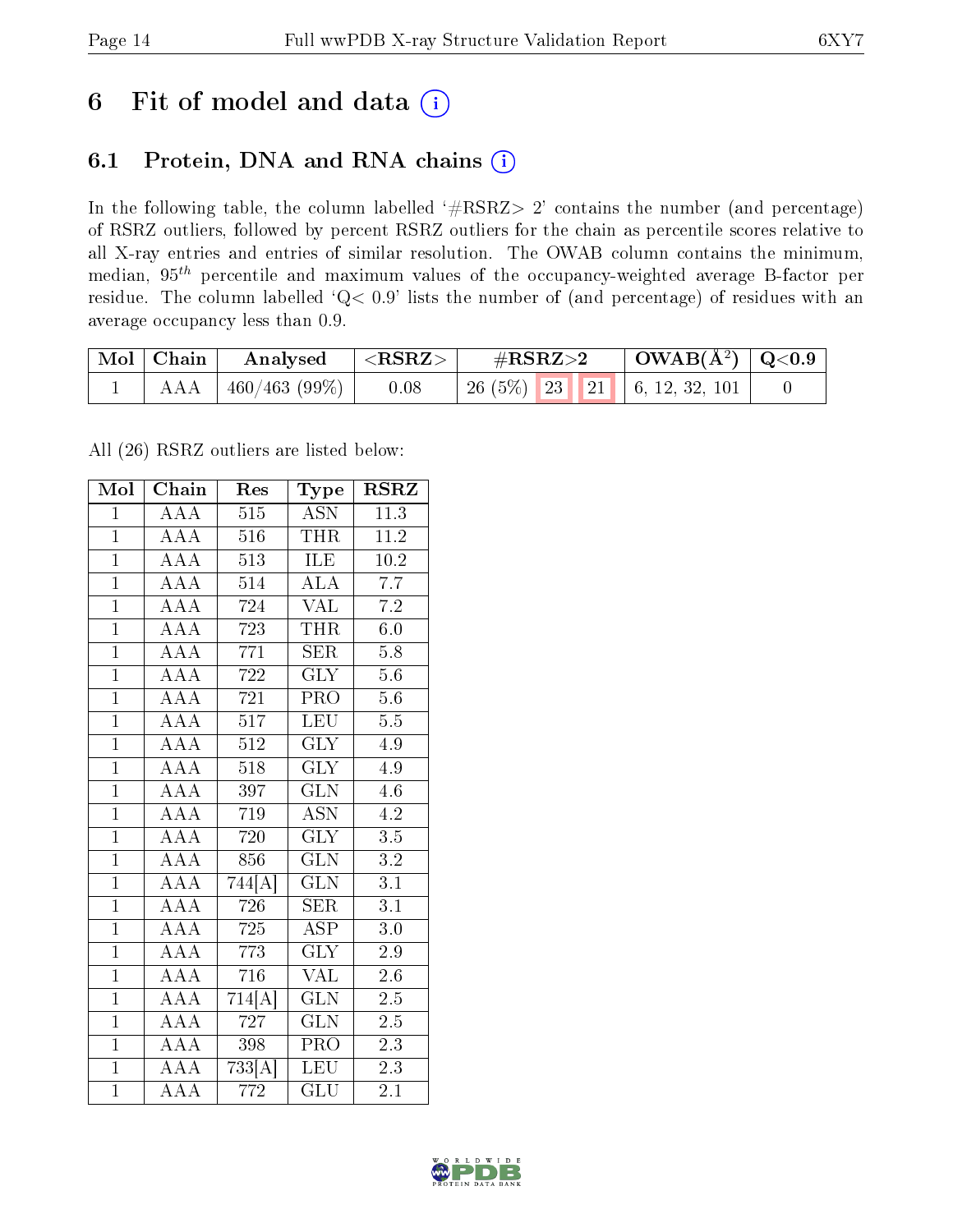### 6.2 Non-standard residues in protein, DNA, RNA chains  $(i)$

There are no non-standard protein/DNA/RNA residues in this entry.

#### 6.3 Carbohydrates  $(i)$

There are no monosaccharides in this entry.

### 6.4 Ligands  $(i)$

In the following table, the Atoms column lists the number of modelled atoms in the group and the number defined in the chemical component dictionary. The B-factors column lists the minimum, median,  $95<sup>th</sup>$  percentile and maximum values of B factors of atoms in the group. The column labelled  $Q< 0.9$ ' lists the number of atoms with occupancy less than 0.9.

| Mol | Type            | Chain | Res    | Atoms | <b>RSCC</b> | RSR  | <b>B</b> -factors $(\overline{A^2})$ | Q <sub>0.9</sub> |
|-----|-----------------|-------|--------|-------|-------------|------|--------------------------------------|------------------|
|     | PGE             | AAA   | 906[A] | 10/10 | 0.85        | 0.25 | 11, 19, 25, 28                       | 10               |
|     | <b>DMS</b>      | AAA   | 905    | 4/4   | 0.99        | 0.06 | 9, 10, 11, 12                        |                  |
|     | PO <sub>4</sub> | AAA   | 902    | 5/5   | 0.99        | 0.05 | 7,7,8,8                              |                  |
|     | <b>DMS</b>      | AAA   | 903    | 4/4   | 0.99        | 0.05 | 11, 12, 12, 12                       |                  |
| 2   | МG              | AAA   | 901    |       | 1.00        | 0.04 | 8,8,8,8                              |                  |
|     | DMS             | AAA   | 904    | 4/4   | 1.00        | 0.04 | 11, 11, 13, 15                       |                  |

The following is a graphical depiction of the model fit to experimental electron density of all instances of the Ligand of Interest. In addition, ligands with molecular weight  $> 250$  and outliers as shown on the geometry validation Tables will also be included. Each fit is shown from different orientation to approximate a three-dimensional view.

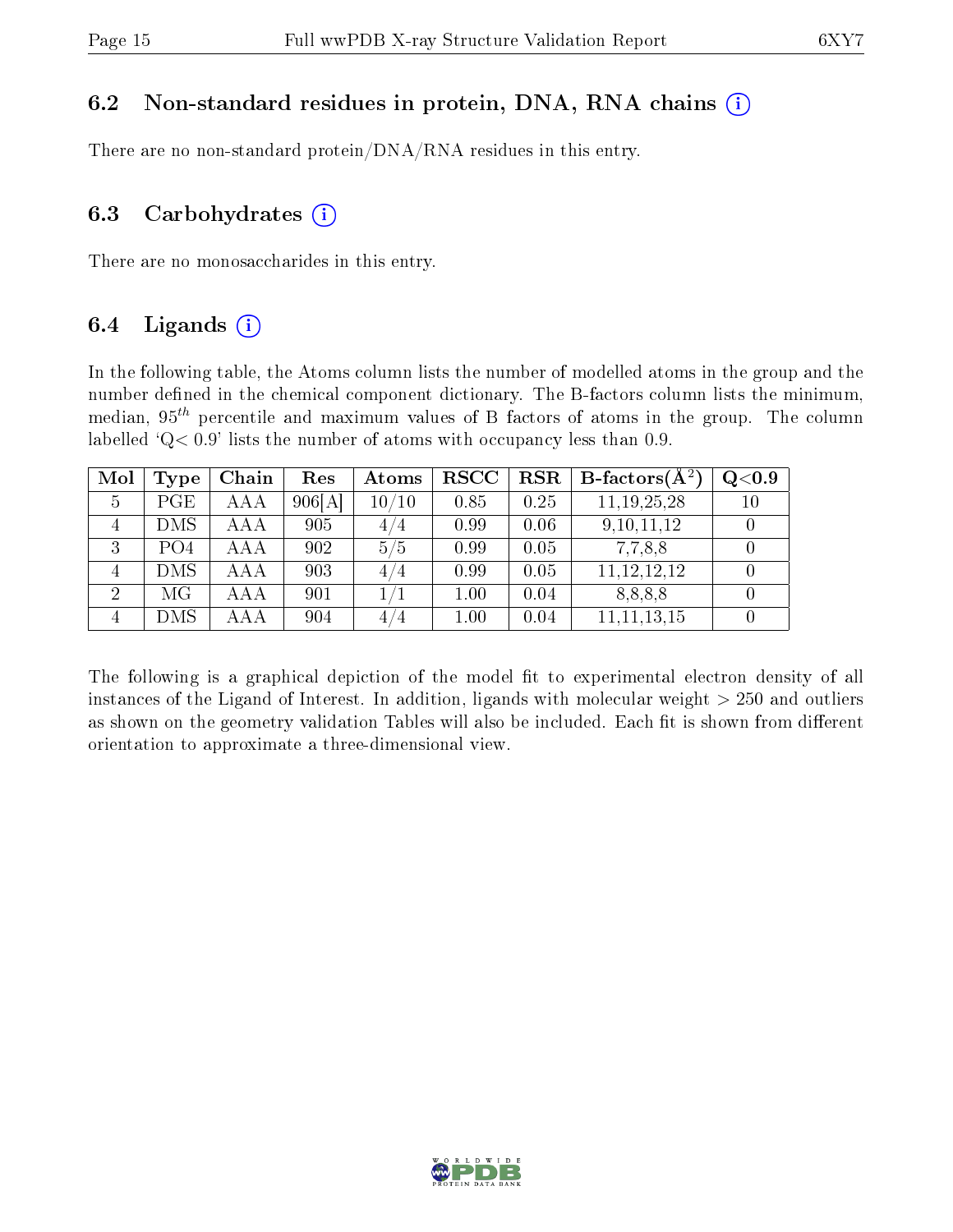